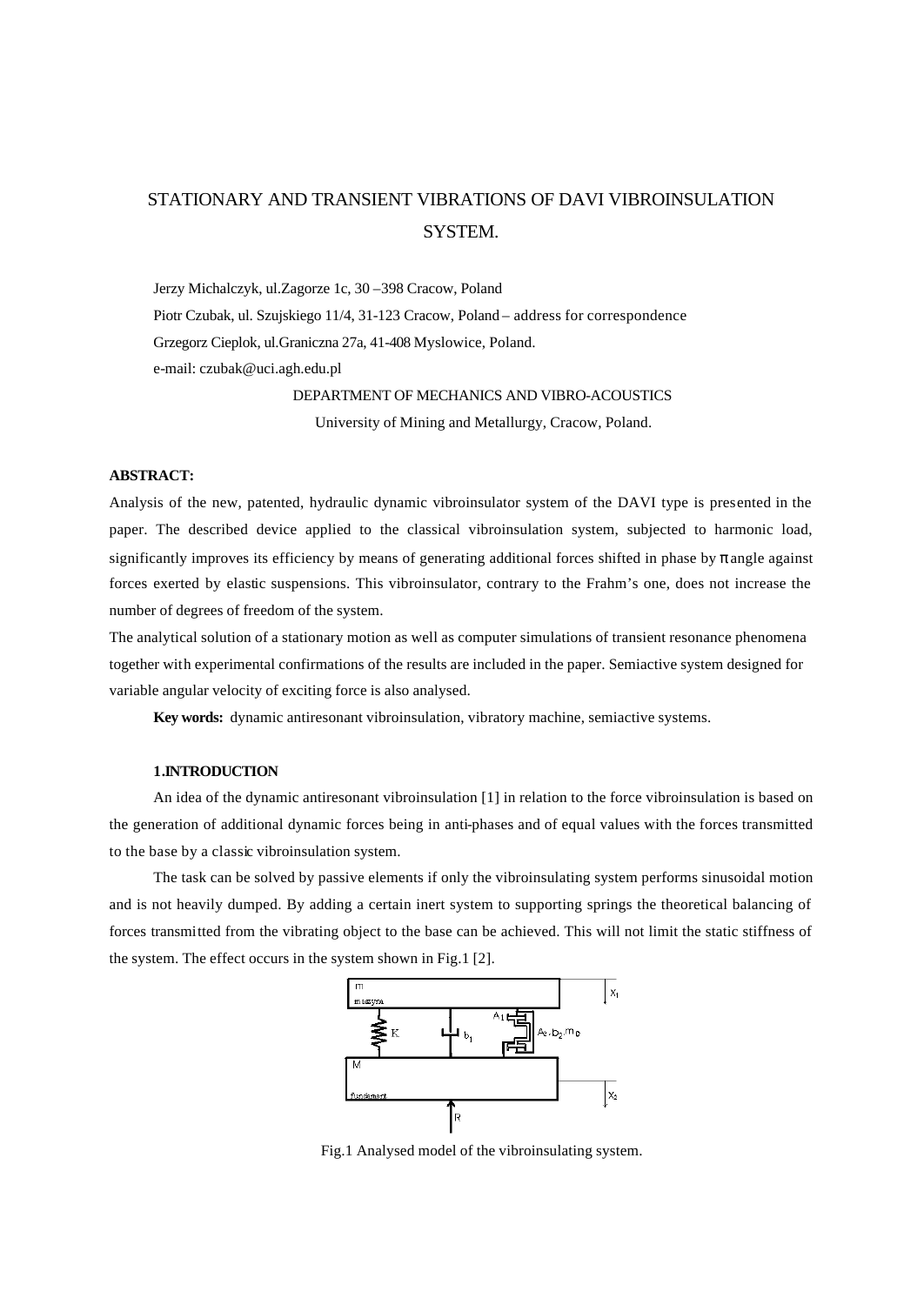The machine body, m, in a steady state, performs harmonic vibrations  $x_1(t)$ . The vibroinsulation system of elasticity and dumping constants, K and  $b_1$  – respectively, is influencing the foundation M not only by a static component originated from the machine weight but also by a dynamic component connected with cyclic deformation of springs K and the damper  $b_1$ .

This force causes vibrations  $x_2(t)$  of the foundation M, on which the reaction R(t) acts from the side of the base. Into this system a container with liquid was attached in such a way that its body was affixed to the foundation. The container consists of two chambers, upper and lower, closed by pistons (membranes) of surface  $A_1$ . Both chambers are connected by a channel of diameter  $A_2$  containing liquid of a mass m<sub>c</sub>. Membranes are stiffly affixed to the machine body. Fig. 8 shows the diagram of the DAVI rubber-oil vibroinsulator. Assuming machine body motion as  $x(t)=X\sin(\omega t)$ , the equation of the foundation motion derived on the bases of Lagrange's method is as follows:

$$
\ddot{x}_2 \left[ M + m_e \left( 1 - \frac{A_1}{A_2} \right)^2 \right] + \dot{x}_2 \left[ b_1 + b_2 \left( \frac{A_1}{A_2} \right)^2 \right] + x_2 K =
$$
\n
$$
= -\mathbf{w}^2 X \sin(\mathbf{w}) m_e \left( \frac{A_1}{A_2} \left( \frac{A_1}{A_2} - 1 \right) + \mathbf{w} X \cos(\mathbf{w}) \left[ b_1 + b_2 \left( \frac{A_1}{A_2} \right)^2 \right] + X \sin(\mathbf{w}) K - R
$$
\n(1)

where:  $b_2$  - viscous damping coefficient in channel  $A_2$ .

It has been assumed that there is a laminar flow in the channel.

The condition for the rest of the foundation M, in a steady state, is the zeroing of the right-hand side of equation (1). Since our aim is that the reaction transmitted into surroundings would be zero,  $R = 0$ , finally the condition for non-transmitting of vibrations to the base is given by the formula:

$$
-w^{2} X \sin(wt) m \frac{A_{1}}{A_{2}} \left(\frac{A_{1}}{A_{2}} - 1\right) + wX \cos(wt) \left[b_{1} + b_{2} \left(\frac{A_{1}}{A_{2}}\right)^{2}\right] + X \sin(wt) K = 0
$$
 (2)

Two cases should be considered:

1.  $b_1 \cup b_2 \neq 0$ 

2.  $b_1 \cap b_2 \approx 0$ 

In the first case none of the parameter value will satisfy the equation.

In the second case the equation will take the form:

$$
-\mathbf{w}^2 X \sin(\mathbf{w}t) m_c \left(\frac{A_1}{A_2}\right) \left(\frac{A_1}{A_2} - 1\right) + X \sin(\mathbf{w}t) K = 0 \qquad (3)
$$

 Hence, the condition for zeroing of the force transmitted into the foundation at a weak dumping value can be formulated as:

$$
\boldsymbol{w}^2 m_c \frac{A_1}{A_2} \left( \frac{A_1}{A_2} - 1 \right) = K \tag{4}
$$

what can be satisfied for  $A_1 > A_2$  only. In real situations where  $A_1 >> A_2$  the above condition can be written, in an approximation, as:

$$
w^2 m_c \left(\frac{A_1}{A_2}\right)^2 \cong K \tag{4a}
$$

If, at the given frequency,  $\omega$ , the vibroinsulator parameters  $m_c$ ,  $A_1$ ,  $A_2$  and K are selected in such a way as to satisfy the equation (4), the force transmitted to the machine foundation will theoretically be of zero value.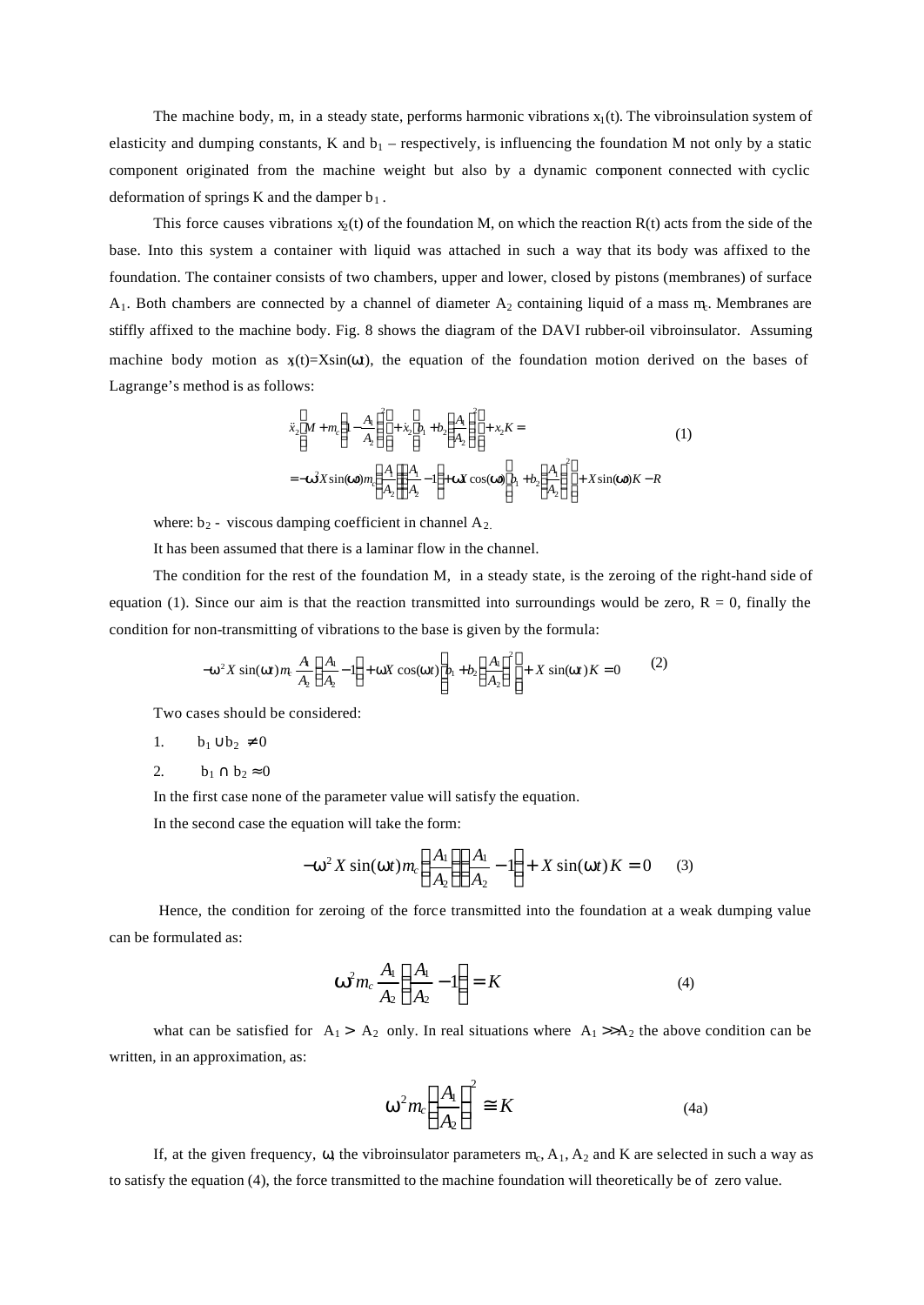This happens, because forces generated by elastic elements and those connected with the inertia of liquid present in the vibroinsulator channel cancel each other. Those forces are in an anti-phase and have equal amplitudes and frequencies.

It can be derived that the transmission coefficient p of the system equals:

$$
p = \frac{|R(t)|_{\text{max}}}{P_0} = \frac{1 - \left(\frac{\mathbf{w}}{\mathbf{w}_0}\right)^2}{1 - \left(\frac{\mathbf{w}}{\mathbf{w}_n}\right)^2}
$$
(5)

As can be seen from equation (5) the vibroinsulating system with the damping element described above has only one resonance range, while systems with dynamic dampers have two such ranges, one being in the direct vicinity of the working frequency [3].

### **2. SIMULATION OF THE RUBBER-OIL VIBROINSULATOR**

Previously analyzed model which allows to derive the condition for zeroing of the force transmitted into the base does not illustrate several significant phenomena occurring in real systems. It does not include e.g. resonance phenomena, influence of mass and dumping in liquid on the vibration amplitude in steady state conditions, etc. In order to be able to estimate those phenomena the simulating model of the two-rotor vibratory machine was built (Fig. 2) [4].



Fig. 2.The model of a vibroinsulated two-rotor machine

 The simulated system was symmetrical towards the y axis. Simulation was performed for such values of initial parameters for which the sum of unbalanced forces in the y direction, in the steady state, equals:  $F = 2468$ [N].

Paper [4] deals with the simulation of the above system performed for typical parameters. The diagram presented in Fig. 3 gives the comparison of the forces transmitted to the base – in the steady state – for the system vibroinsulated by the rubber-oil vibroinsulator (broken line) and the system not insulated in such a way (solid line). The analyzed type of a vibroinsulator allows to lower the force value transmitted to the base - in the steady working point - to 8.3 % of the value of the classic vibroinsulation (both of the same static stiffness).

Fig. 4 presents the amplitude-frequency characteristics of the forces transmitted to the base. The force transmitted by a classic vibroinsulator is shown by a broken line, while the one transmitted by the oil-rubber vibroinsulator is shown by a solid line. This diagram was determined on the bases of steady states obtained in the time simulations. The resonance amplitude of the machine equipped with a vibroinsulator is more than two times lower than the resonance amplitude of the machine operating without that vibroinsulator – for the case of a stationary resonance.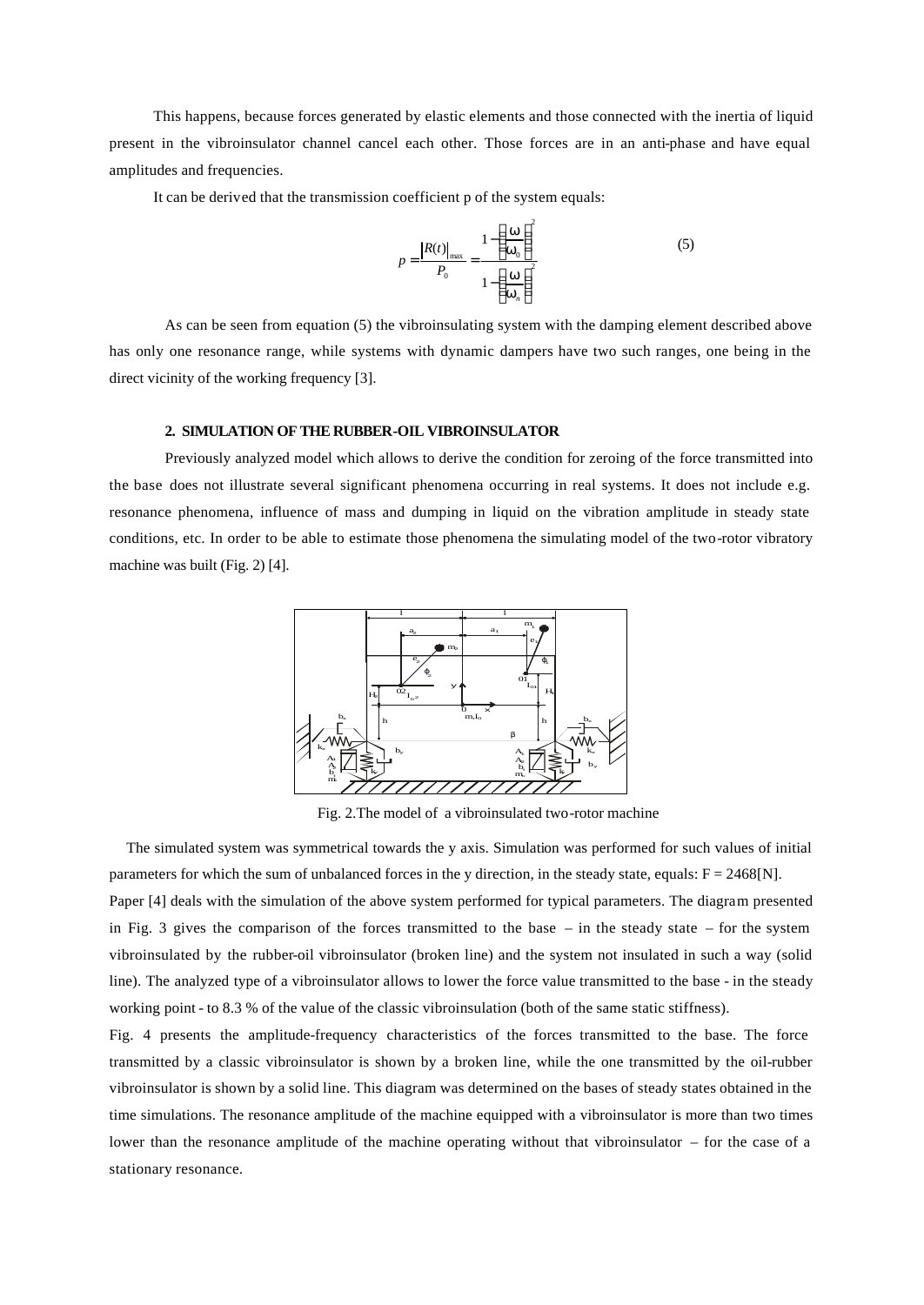



Fig. 3 Forces transmitted to the base Fig. 4 The dependence of forces transmitted by two types of vibroinsulation. to the base on the forced frequency.

## **3. STRATEGY OF OPERATING THE RUBBER-OIL INSULATOR.**

The inherent defect of the presented above solution is that at the start-up of the machine the suspension system equipped with the vibroinsulator behaves only slightly better than the system of a classic suspension.

Therefore in the presented hereby paper the possibility of controlling the inner diameter of the channel inside the vibroinsulator was investigated. The channel (3) inside the vibroinsulator, shown in Fig. 5, can be constructed in such a way that its inner part has a regulated diameter enabling to control the area A<sub>2</sub> of the channel (3) as a function of an angular frequency of vibrations.

Schematic presentation of the semiactive vibroinsulation is given in Fig.5.



Fig. 5 Diagram of a semiactive vibroinsulator

It is possible to control the inner diameter of the channel (3) by regulating the amount of liquid in the space between the mandrel (8) and a rubber clamping ring (1). By means of that the cross area  $A_2$  of the channel can be regulated. The system of two bellows' (4) and (5) allows to retain the constant amount of liquid inside the vibroinsulator preventing any excessive increase of pressure to act on rubber membranes (9). The amount of liquid in each part of the vibroinsulator is controlled by the change of the position of the lever 2.

Thus in transient states the diameter  $d_2$  can be adjusted to the actual value of an angular frequency of vibration  $\omega$  in such a way that equation 4 will be satisfied all the time. The semiactive system was applied to the previously simulated system. The forces transmitted to the base during the start-up and the steady operation are shown in diagrams in Fig. 6 and Fig. 7 for the system with the semiactive vibroinsulator and the typical DAVI vibroinsulator – respectively. For the start-up operation of the system with the semiactive vibroinsulator 2.5 times lowering of the force transmitted to the base was obtained.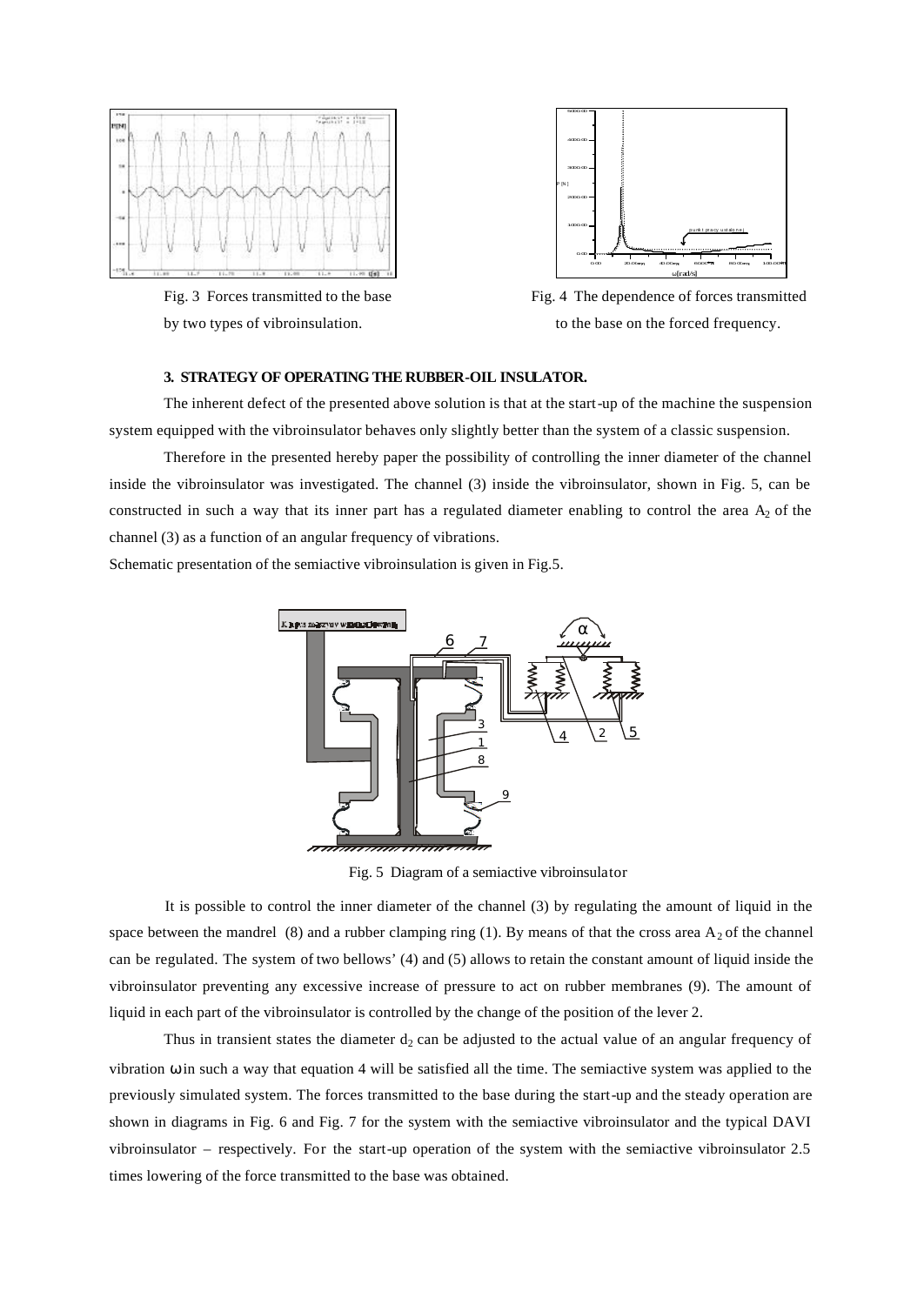



Fig. 6 Forces transmitted to the base by Fig. 7 Forces transmitted to the base by the system the system with the semiactive vibroinsulator. with the typical DAVI vibroinsulator

## **4. EXPERIMENTAL PART**

The rubber-oil vibroinsulator with a rectilinear channel was designed and constructed for experimental purposes (Fig.8) in which rubber membranes have elasticity of constant K.



Fig.8. The diagram of the DAVI rubber-oil vibroinsulator.

In accordance with equation (4), it was designed in such a way as to transmit to the base the minimal force at the exciting frequency of 15 Hz. The vibroinsulator was subjected to the kinematic exciting force of the frequency regulated in the range from 3 to 25 Hz and the vibration amplitude equalled app. 2.5 mm.



- 1- vibroinsulator
- 2- fixing of vibroinsulator
- 3- force sensor
- 4- measuring system
- 5- direct-current motor
- supply system
- 7- tachogenerator

Fig .9. The scheme of the experimental set up.

 The vibroinsulator was subjected to the kinematic excitation by a slider crank mechanism. At the opposite side of the vibroinsulator the measurements of the force transmitted were made.

The aim of measurements was to obtain the dependence of the maximal amplitudes of the force transmitted to the base on the frequency of the kinematic exciting .